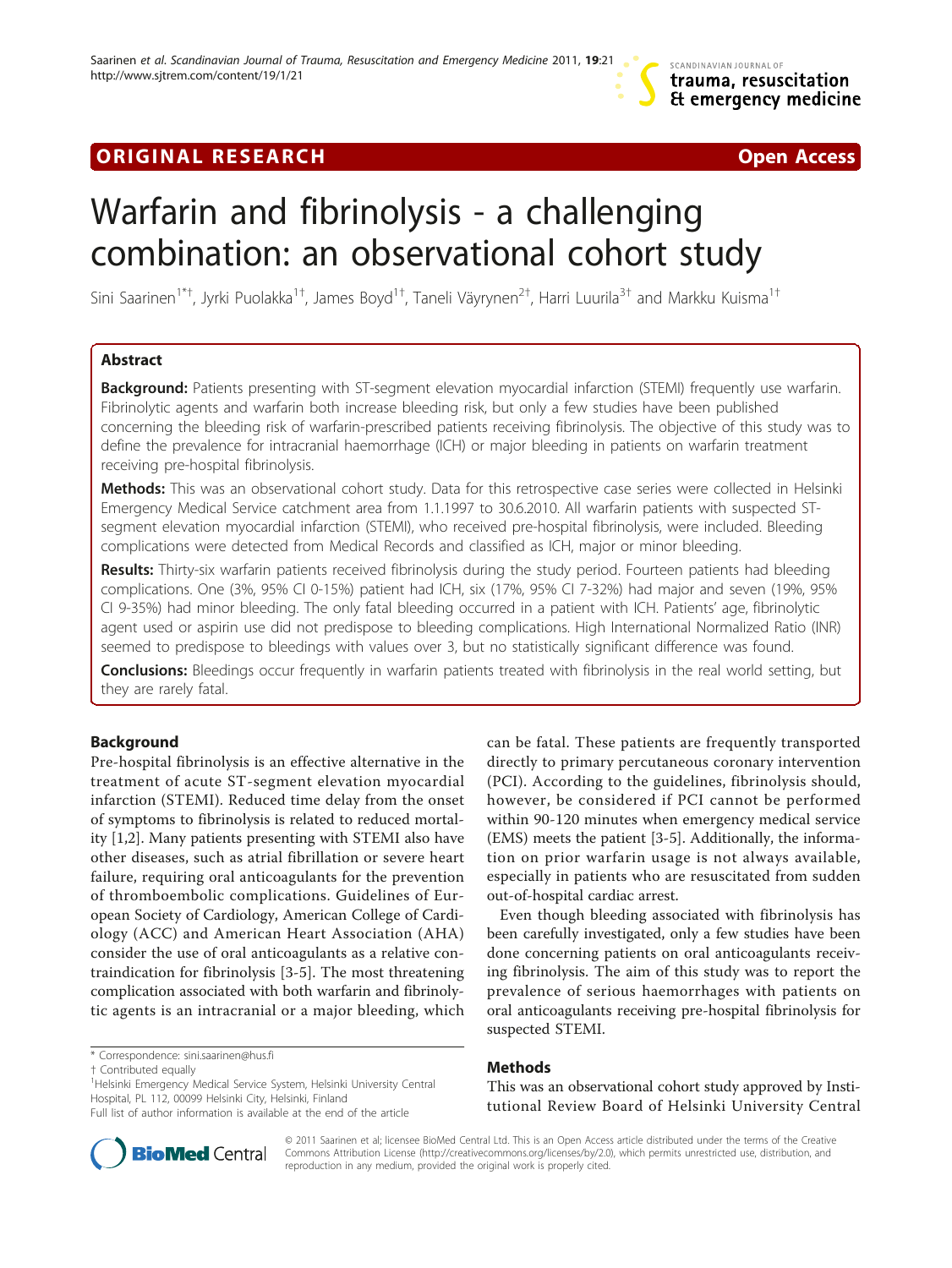Hospital. The study plan was retrospective, but data was collected prospectively for Fibrinolysis Registry in Helsinki EMS area during 1.1.1997-30.6.2010. Helsinki is the capital city of Finland with 584 000 inhabitants. The EMS consists of seven to eight basic life support (BLS) -units, four advanced life support (ALS) -units, a medical supervisor unit and a physician staffed mobile intensive care unit (MICU). The medical supervisor unit and the MICU are provided with fibrinolytic agents.

All patients on warfarin were included, if they received out-of-hospital fibrinolysis for suspected STEMI during the study period. Unlike many other studies concerning bleeding complications, this was a "real world setting" study including all patients despite their age, bleeding risk or clinical condition. The decision to initiate fibrinolysis for suspected STEMI was made by an emergency physician, either on scene or after consultation with 12 lead electrocardiogram (ECG) transmission. Emergency physicians in Helsinki EMS filled a detailed documentation form for Fibrinolysis Registry after each pre-hospital fibrinolysis. All patients receiving fibrinolysis for suspected STEMI or pulmonary embolism are included in the Fibrinolysis registry of Helsinki EMS, as well as patients with suspected STEMI receiving other treatment than fibrinolysis (i.e. primary PCI). Only patients receiving fibrinolysis for suspected STEMI were included in the study. STEMI diagnose was not confirmed from Hospital Medical Records. Therefore it is possible some patients received fibrinolysis inappropriately not actually suffering from STEMI. However, a physician responsible for maintaining the registry checked correctness of indications for fibrinolysis and ECG diagnostics in all cases.

One of the authors (J.P) investigated the Medical Records of receiving hospitals to detect possible complications after fibrinolysis. Reported laboratory tests were drawn on arrival to hospital. Bleeding complications were classified as intracranial haemorrhage (ICH), major and minor bleeding. ICH was diagnosed by computer tomography (CT) scan or as an autopsy finding. Major bleeding was defined as a haemorrhage causing a need for a blood-transfusion, all other bleedings reported in Medical Records were defined as minor. Time from fibrinolysis to bleeding, blood units transfused and treatment of bleeding were also registered.

Statistical analysis was performed using SPSS for Windows V18.0 Software (SPSS Inc, Chicago, IL, USA). Chi-Square test (Fisher's Exact Test) was used for categorical variables and Mann-Whitney U test for continuous variables with non-normal distribution. Median values were reported with 25th-75th percentiles and proportions with 95% confidence intervals (95% CI) according to the Agresti-Coull method. For statistical analysis ICH and

major bleeding groups were compared to minor and nobleeding groups. These two groups were chosen to be compared on the basis of clinical relevance.

### Results

## Study population

Altogether 1322 pre-hospital fibrinolysis for suspected STEMI were given during the study period. The study population consisted of 36 warfarin treated patients, whose baseline characteristics are shown in Table 1. Eighty three percent (95% CI 68-93%) of study patients were treated with fibrinolysis before year 2005. Chest pain was the most common presenting symptom  $(n =$ 24; 67%, 95% CI 50-80%). The main location of STsegment elevation was anterior wall in 18 (50%, 95% CI 34-66%), inferior wall in 15 (42%, 95% CI 27-58%) and lateral wall in 3 (8%, 95% CI 2-23%) patients. Median time from the onset of the symptoms to fibrinolysis was 68 min (IQR 49-113 min), while median time from emergency call to fibrinolysis was 51 min (IQR 36-60 min). Other contraindications for fibrinolysis than warfarin existed with four (11%, 95% CI 4- 26%) patients. Those were malignancy, hypertension and previous ICH.

| n (%, 95% CI)                               |                    |  |
|---------------------------------------------|--------------------|--|
| Age (years)*                                | 70 (62-78)         |  |
| Sex; men                                    | 28 (78%, 62-89%)   |  |
| Previous medical history                    |                    |  |
| ischaemic heart disease<br>21 (58%, 42-73%) |                    |  |
| hypertension                                | 24 (67%, 50-80%)   |  |
| diabetes<br>11 (31%, 18-47%)                |                    |  |
| myocardial infarction<br>17 (47%, 32-63%)   |                    |  |
| thrombolysis<br>9 (25%, 14-41%)             |                    |  |
| PCI or CABG                                 | 5 (14%, 6-29%)     |  |
| use of aspirin                              | 2 (6%, 1-19%)      |  |
| Signs before fibrinolysis                   |                    |  |
| cardiac arrest<br>10 (28%, 16-44%)          |                    |  |
| 1 (3%, 0-15%)<br>pulmonary oedema           |                    |  |
| cardiogenic shock<br>5 (14%, 6-29%)         |                    |  |
| Warfarin                                    |                    |  |
| prior use known before fibrinolysis         | 34 (94%, 81-99%)   |  |
| indication                                  |                    |  |
| atrial fibrillation                         | 20 (55.5%, 40-70%) |  |
| cerebrovascular disease                     | 6 (17%, 7-32%)     |  |
| pulmonary embolism                          | 1 (3%, 0-15%)      |  |
| deep vein thrombosis                        | 2 (5.5%, 1-19%)    |  |
| heart valve disease                         | 3 (8%, 2-23%)      |  |
| cardiomyopathy                              | 4 (11%, 4-26%)     |  |

 $*$  = median (IQR). PCI = Percutaneous Coronary Intervention, CABG = Coronary Artery Bypass Graft Surgery.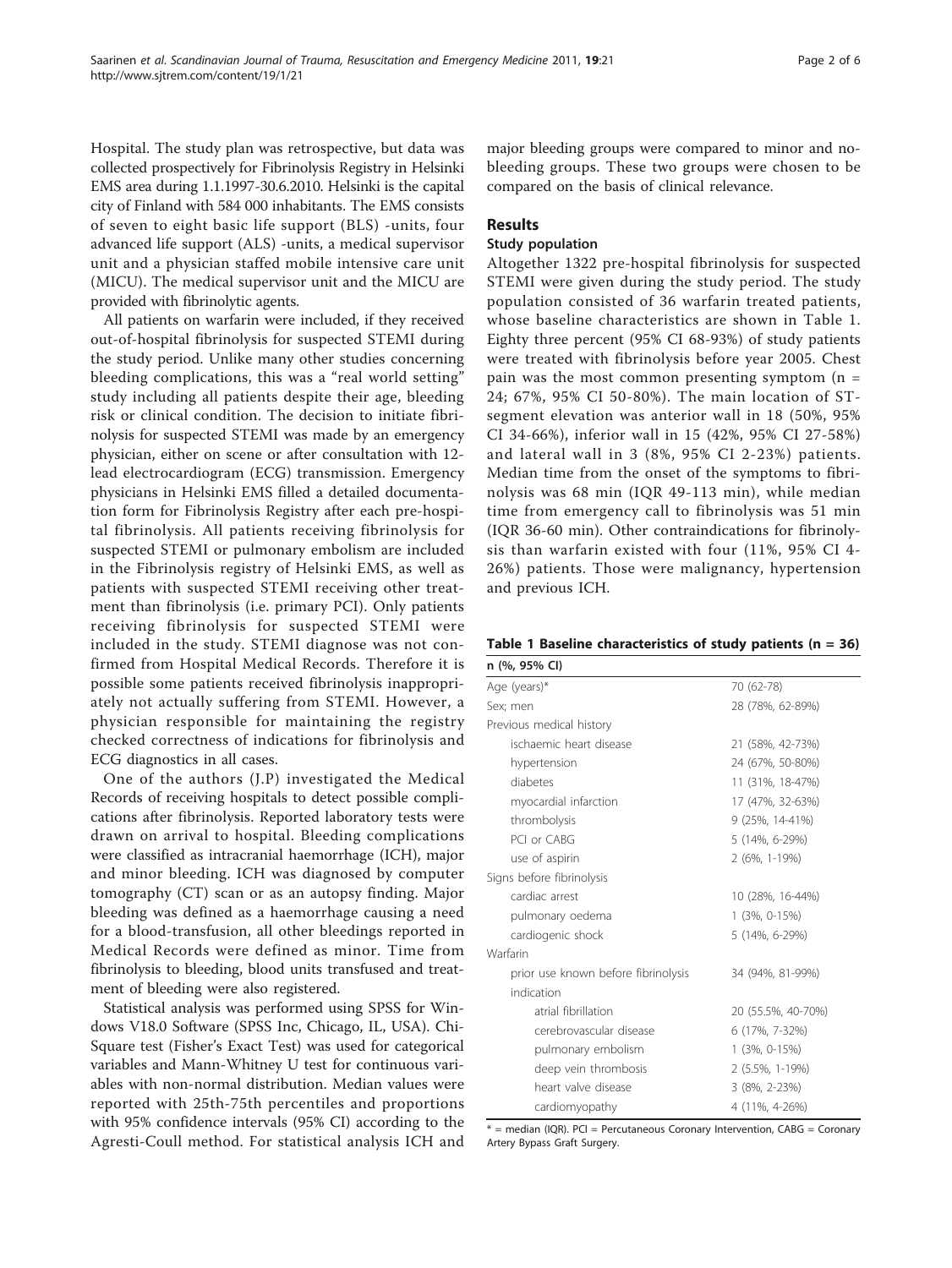#### <span id="page-2-0"></span>Medication

Four fibrinolytic agents were used: streptokinase 1997- 2002, alteplase (tPA) 1997, reteplase 1998-2007 and tenecteplase 2008-2010 (Table 2). As adjuvant medication, aspirin 250 mg and/or unfractionated (UFH) or low molecular weight heparin (LMWH) were used (Table 2). UHF was given 5000 IU as a bolus and continued with infusion 1000 IU/h. LMWH was enoxaparine, which was given 30 mg intravenously and 1 mg/kg subcutaneously or only subcutaneously or intravenously. UFH was replaced by LMWH after year 1999.

#### Laboratory test values

On arrival to hospital, INR varied from 1.6 to 5.8. Median INR value was higher with ICH/major bleeding group compared to minor and no-bleeding groups (Figure [1\)](#page-3-0). Median haemoglobin and thrombocyte count values are shown in Table 2.

## Bleeding complications

Bleeding complication occurred in 14 (39%, 95% CI 25-55%) patients, of whom only one had a bleeding before hospital admission. Median time from fibrinolysis to bleeding was 22 h (IQR 6-47 h). Major bleeding occurred in 6 (17%, 95% CI 7-32%) patients and ICH in one patient (3%, 95% CI 0-15%). The site of major bleeding was gastrointestinal in 3 (50% of major bleedings) patients, unknown in 2 and pharynx in one. In addition to gastrointestinal bleeding, haemothorax was diagnosed in one patient. Major-bleeding patients received on median 4 units of packed red blood cells. The sites of minor bleeding were puncture site, urinary or respiratory tract or ocular angle.

# Statistical findings

Statistically significant differences between ICH or major bleeding - and minor or no-bleeding groups on age, gender, blood pressure before fibrinolysis or heparin/ LMWH use were not found. Warfarin patients who were medicated with aspirin prior to fibrinolysis, had less bleedings than those who did not receive aspirin (p = 0.037). Reteplase and tenecteplase use did not cause significantly less serious bleedings compared to other

|  |  |  |  | Table 2 Comparison between patients with major bleeding or ICH, minor bleeding and no bleeding |
|--|--|--|--|------------------------------------------------------------------------------------------------|
|--|--|--|--|------------------------------------------------------------------------------------------------|

|                                                         | ICH or major bleeding, $n = 7$ | Minor bleeding, $n = 7$ | No bleeding, $n = 22$ |
|---------------------------------------------------------|--------------------------------|-------------------------|-----------------------|
| Age (years)*                                            | 69 (63-72)                     | $67(61-78)$             | 70 (62-79)            |
| Sex; men                                                | 7 (100%)                       | 5 (70%)                 | 16 (73%)              |
| Earlier fibrinolysis                                    | $\mathbf{0}$                   | 3 (43%)                 | 6(27%)                |
| Contraindication for fibrinolysis (other than warfarin) | 1(14%)                         | $\overline{0}$          | 3(18%)                |
| Systolic BP*                                            | 126 (105-141)                  | 127 (90-140)            | 122 (111-140)         |
| Diastolic BP*                                           | 64 (61-92)                     | 69 (60-81)              | 76 (70-90)            |
| Fibrinolytic agent                                      |                                |                         |                       |
| streptokinase                                           | $1(14.3\%)$                    | $\circ$                 | 5(23%)                |
| tPA (alteplase)                                         | 1(14.3%)                       | 1(14.3%)                | $1(4.5\%)$            |
| reteplase                                               | $5(71.4\%)$                    | 5(71.4%)                | 13 (59%)              |
| tenecteplase                                            | 0                              | 1(14.3%)                | 3 (13.5%)             |
| Adjuvant medication                                     |                                |                         |                       |
| aspirin                                                 | 1(14%)                         | 3(43%)                  | 15 (68%)              |
| heparin                                                 | 5 (71%)                        | 5 (71%)                 | 14 (64%)              |
| UFH                                                     | 3 (43%)                        | 1(14%)                  | 2(9%)                 |
| LMWH                                                    | 2 (29%)                        | 4 (57%)                 | 12 (55%)              |
| $LMWH$ (i.v.+s.c.)                                      | 1(14%)                         | 2(29%)                  | 3(14%)                |
| LMWH only i.v.                                          | 1(14%)                         | 2(29%)                  | 6(27%)                |
| LMWH reduced dose s.c                                   | 0                              | 0                       | 3(14%)                |
| Laboratory parameters at hospital arrival               |                                |                         |                       |
| thrombocytes (x10 <sup>9</sup> /l)*                     | 168 (144-191)                  | 205 (165-227)           | 161 (134-188)         |
| haemoglobin (q/l)*                                      | 153 (133-163)                  | 145 (139-155)           | 136 (125-141)         |
| Survival                                                |                                |                         |                       |
| hospital discharge                                      | 5 (71%)                        | 5 (71%)                 | 16 (73%)              |
| 30 days                                                 | 5 (71%)                        | 5 (71%)                 | 14 (64%)              |
| 1 year                                                  | 5 (71%)                        | 4 (57%)                 | 13 (59%)              |

\* = median value (IQR), ICH = intracranial haemorrhage, BP = blood pressure, UFH = unfractionated heparin, LMWH = low molecular weight heparin, i.v. = intravenously, s.c. = subcutaneously.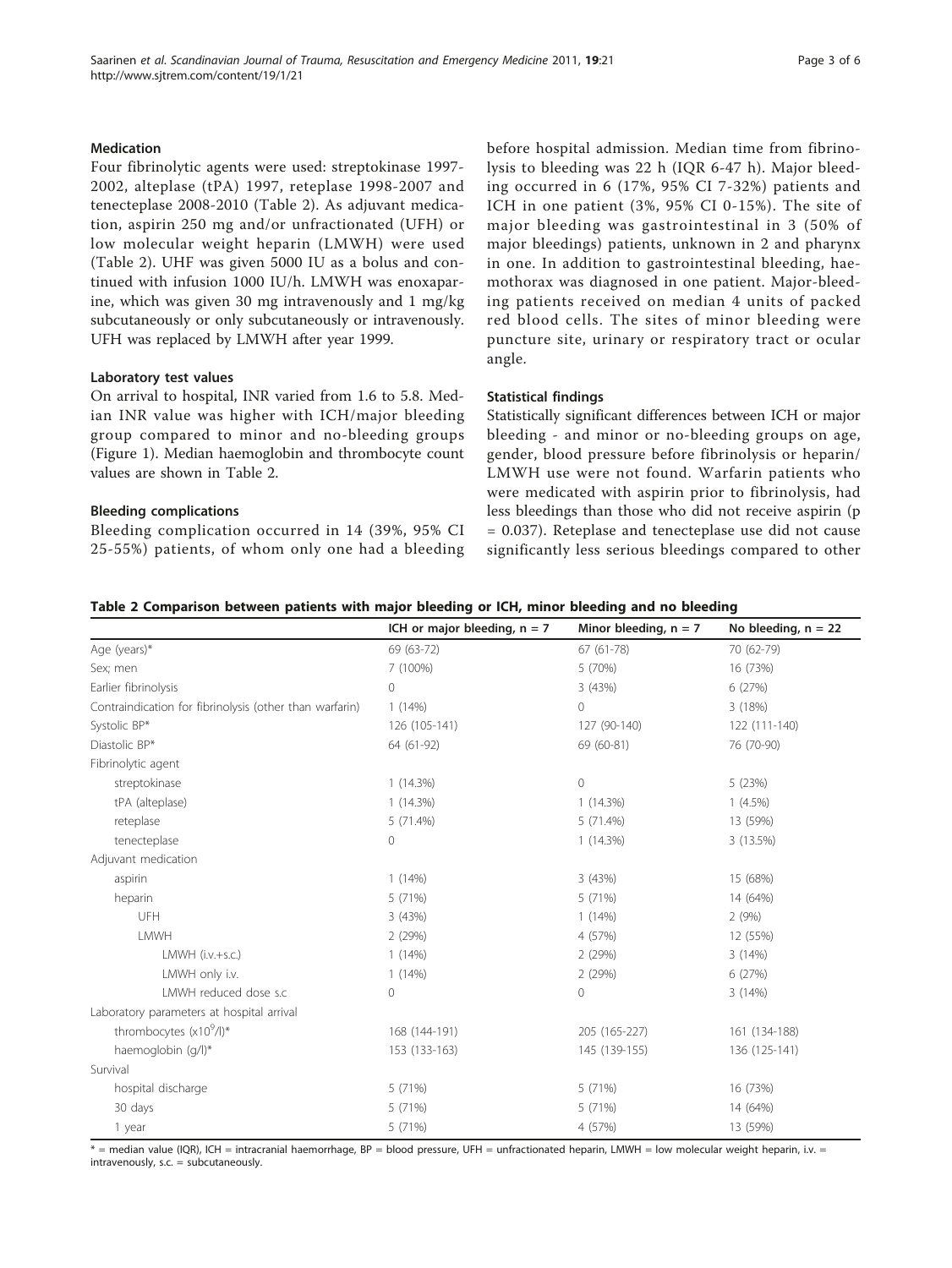fibrinolytic agents (Table [2\)](#page-2-0). A trend toward increasing bleeding rates with high INR existed: median INR was 2.9 with ICH or major bleeding patients, when nobleeding patients' median INR was 2.3 (Figure 1). With INR-value 2-3, 18% (95% CI 5-42%) had a severe bleeding complication (ICH/major bleeding), whereas 38% (95% CI 13-70%) had a severe bleeding with INR >3. Statistical correlation between INR and bleedings was not found.

#### Survival

Chest pain was relieved or ceased in 26 (72%, 95% CI 56-84%) patients before hospital admission and STsegment elevation diminished over 50% 60-90 min after fibrinolysis with 25 (69%, 95% CI 53-82%) patients. Two (6%, 95% CI 1-19%) patients went into cardiac arrest on scene after fibrinolysis. One of them died before hospital admission. One bleeding complication, ICH, was fatal. Thirty-day mortality was almost equal to 1-year mortality (Table [2](#page-2-0)).

#### **Discussion**

Bleedings occurred frequently after fibrinolysis with patients on warfarin. Major bleeding or ICH occurred in 7 (19%, 95% CI 9-35%) patients in our study population. Only one of the bleedings, i.e. ICH, was fatal.

Previously major bleeding - according to Thrombolysis in Myocardial Infarction (TIMI) criteria [\[6\]](#page-4-0) or requiring blood transfusion - has been reported to occur in 2.3% to 8.3% of patients receiving fibrinolysis [[7](#page-4-0)-[9\]](#page-4-0). Gusto III study consisting of over 15 000 patients showed the prevalence of major bleeding with reteplase and alteplase to be 5.9% and 6.2%, respectively [[10\]](#page-4-0). Compared to the rates of ICH with non-warfarin patients receiving fibrinolysis in other studies (0.2-2.6%) [[8](#page-4-0)[-15](#page-5-0)], anticoagulated patients had slightly higher probability for ICH (3%, 95% CI 0-15%) in our study. According to Helsinki Fibrinolysis Registry the prevalence of fatal ICH after pre-hospital fibrinolysis in patients with suspected STEMI not receiving warfarin was 1% (5/539, 95% CI 0-2%) between 1997-2002 (unpublished registry data). Prevalence of spontaneous ICH and major bleeding in warfarin patients has been reported to be 0.25% and 1.1% yearly in a previous study [\[16](#page-5-0)].

Only a few studies concerning the use of fibrinolytic agents in anticoagulated patients are available. Stanley et al did not find significant difference in serious complications between warfarin and non-warfarin patients bleeding complications after fibrinolysis, but there was a trend towards a greater prevalence of serious bleedings with anticoagulated patients [[17\]](#page-5-0). Their anticoagulated fibrinolysis patients' rate of any bleeding (4%) was noteworthy lower than we found in our material, but their amount of ICH (4%) was the same as in our study population (3%) [[17](#page-5-0)]. Stanley et al found that age, aspirin use and repeated fibrinolysis increases bleeding complications, but in our material no connection between increasing bleeding rates and age or aspirin use appeared. In our study patients receiving aspirin had significantly lower rate of bleedings, but this might be explained by a coincidence or some confounding factors since the size of population was relatively small. Brass and co-workers investigated patients over 65 years old and found that warfarin increased the risk of ICH only if INR was over 4 [[15\]](#page-5-0), while in our population bleedings seemed to increase already with INR-values over 3, but no statistically significant difference existed. Jaegere and co-workers (1992) suggested 3.7-fold higher probability of ICH with patients on anticoagulants [\[18\]](#page-5-0).

Patients on warfarin suffered from multiple diseases in our unselected "real world setting" study population; ischaemic heart disease and previous myocardial infarctions were common with them, as well as cardiogenic shock or need for CPR. This may partially explain high 30-days and 1-year mortalities in warfarin patients. Bleeding caused only one death in this group and it does not therefore explain the high mortality.

Although fibrinolysis predisposes patients to bleeding complications, the reported reduction in mortality with pre-hospital fibrinolysis must be taken to consideration. Terkelsen et al reported STEMI patients` mortalities (15.4%; 23.3%; 28.1%; 30.8%) to increase as the delay from emergency dispatching center call to beginning of reperfusion therapy (fibrinolysis or PCI) lengthens

<span id="page-3-0"></span>

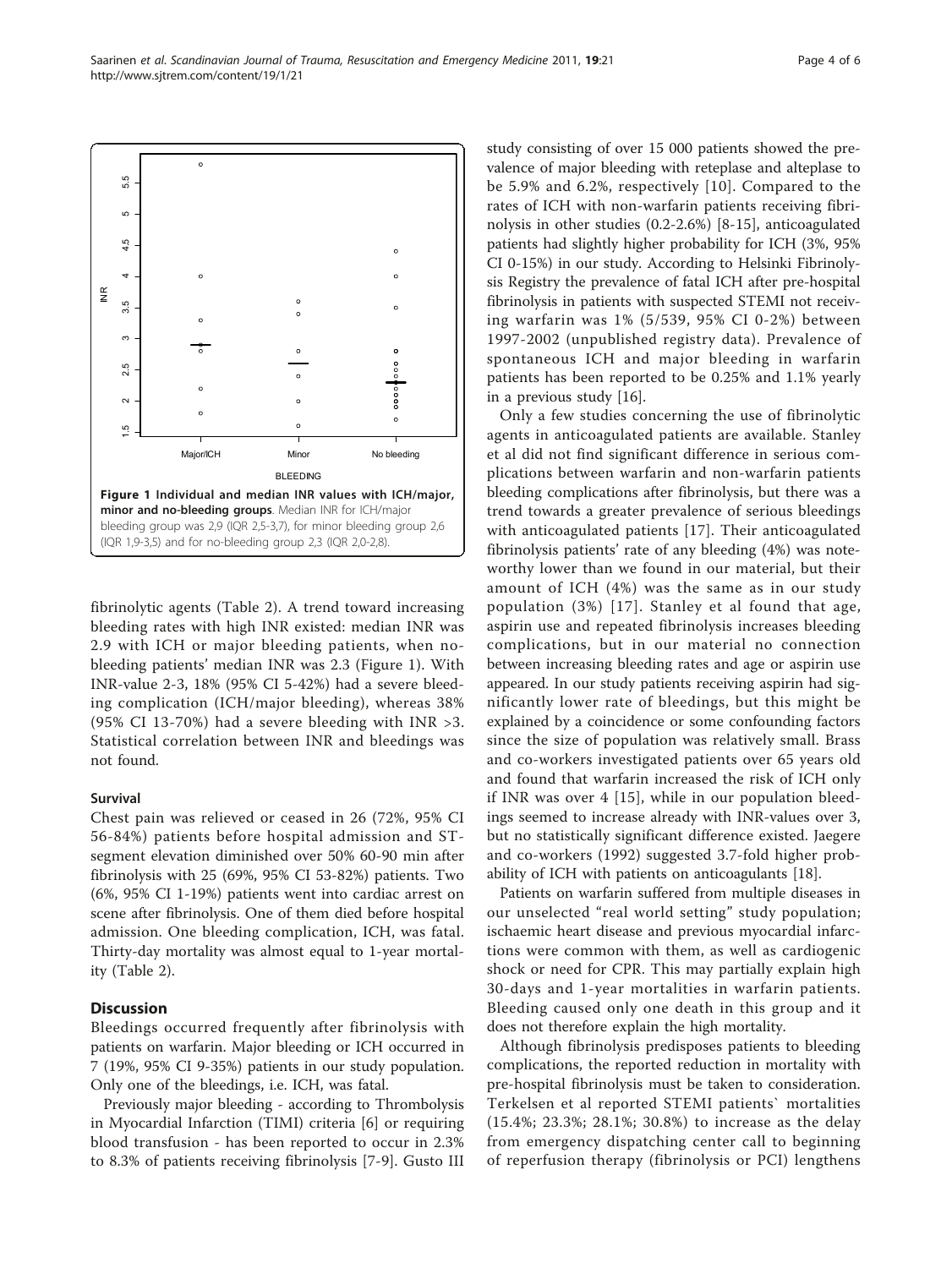<span id="page-4-0"></span>(0-60 min, 61-120 min, 121-180 min, 181-360 min) [[19](#page-5-0)]. This supports the acceptance of bleeding complication risk with warfarin patients if PCI can not be performed within the recommended time limit (120 min) [3-5]. In identifying the high-risk patients for bleeding, knowing the level of anticoagulation is valuable information. Some of the rapid point-of-care laboratory analysators used in ambulances have the capability to measure INR.

This study is limited by its retrospective nature, small study population, and a lack of a control group. The number of warfarin patients' fibrinolysis reduced notably after year 2004, when Helsinki University Central Hospital of Meilahti started organised PCI treatment for STEMI patients 24 hours daily. Primary PCI is a common therapeutic practice with warfarin patients. Therefore it is difficult to collect a large enough population of warfarin patients treated with fibrinolytic therapy to show significant differences in variables predisposing to bleedings.

Also, several fibrinolytic agents and adjuvants were used over time and therefore linking a certain medication regimen to increased bleeding risk is difficult considering the low number of patients. However, the use of a various medication regimen reflects the changes in clinical practise.

#### Conclusions

We conclude that with warfarin patients receiving fibrinolysis, bleedings are common, but only a few of them are fatal. The level of anticoagulation is important knowledge before giving fibrinolysis, because bleedings seem to increase with high INR-values.

#### Acknowledgements and funding

None to declare.

#### Author details

<sup>1</sup>Helsinki Emergency Medical Service System, Helsinki University Central Hospital, PL 112, 00099 Helsinki City, Helsinki, Finland. <sup>2</sup>Helsinki EMS Research Group, Helsinki University Central Hospital, PL 112, 00099 Helsinki City, Helsinki, Finland. <sup>3</sup>Department of Cardiology, Helsinki University Central Hospital of Meilahti, 00290 Helsinki, Finland.

#### Authors' contributions

SS has analysed the data and drafted the manuscript. JP has collected the data and has involved in revising the manuscript. JB and TV have given assistance to analysing the data and have revised the manuscript. HL has contributed in collecting the data and revising the manuscript. MK has been a general supervisor and has involved in revising the manuscript and has given the final approval of this article to be considered for publication. All authors read and approved the final manuscript.

#### Competing interests

The authors declare that they have no competing interests.

Received: 17 December 2010 Accepted: 5 April 2011 Published: 5 April 2011

#### References

Björklund E, Stenestrand U, Lindbäck J, Svensson L, Wallentin L, Lindahl B: [Pre-hospital thrombolysis delivered by paramedics is associated with](http://www.ncbi.nlm.nih.gov/pubmed/16624832?dopt=Abstract)

[reduced time delay and mortality in ambulance-transported real-life](http://www.ncbi.nlm.nih.gov/pubmed/16624832?dopt=Abstract) [patients with ST-elevation myocardial infarction.](http://www.ncbi.nlm.nih.gov/pubmed/16624832?dopt=Abstract) Eur Heart J 2006, 27:1146-1152.

- 2. Danchin N, Blanchard D, Steg P, Sauval P, Hanania G, Goldstein P, Camou JP, Guéret P, Vaur L, Boutalbi Y, Genès N, Lablanche JM, USIC 2000 Investigators: [Impact of Prehospital Thrombolysis for Acute Myocardial](http://www.ncbi.nlm.nih.gov/pubmed/15451803?dopt=Abstract) [Infarction on 1-Year Outcome.](http://www.ncbi.nlm.nih.gov/pubmed/15451803?dopt=Abstract) Circulation 2004, 110:1909-1915.
- 3. Van de Werf F, Bax J, Betriu A, Blomstrom-Lundqvist C, Crea F, Falk V, Filippatos G, Fox K, Huber K, Kastrati A, Rosengren A, Steg PG, Tubaro M, Verheugt F, Weidinger F, Weis M: [Management of acute myocardial](http://www.ncbi.nlm.nih.gov/pubmed/19004841?dopt=Abstract) [infarction in patients presenting with persistent ST-segment elevation.](http://www.ncbi.nlm.nih.gov/pubmed/19004841?dopt=Abstract) Eur Heart J 2008, 29:2909-2945.
- 4. Antman EM, Hand M, Armstrong PW, Bates ER, Green LA, Halasyamani LK, Hochman JS, Krumholz HM, Lamas GA, Mullany CJ, Pearle DL, Sloan MA, Smith SC Jr, Anbe DT, Kushner FG, Ornato JP, Pearle DL, Sloan MA, Jacobs AK, Adams CD, Anderson JL, Buller CE, Creager MA, Ettinger SM, Halperin JL, Hunt SA, Lytle BW, Nishimura R, Page RL, Riegel B, Tarkington LG, Yancy CW: [2007 Focused Update of the ACC/AHA 2004](http://www.ncbi.nlm.nih.gov/pubmed/18191746?dopt=Abstract) [Guidelines for the Management of Patients With ST-Elevation](http://www.ncbi.nlm.nih.gov/pubmed/18191746?dopt=Abstract) [Myocardial Infarction.](http://www.ncbi.nlm.nih.gov/pubmed/18191746?dopt=Abstract) J Am Coll Cardiol 2008, 51:210-247.
- 5. Loomba R, Arora R: [ST Elevation Myocardial Infarction Guidelines Today:](http://www.ncbi.nlm.nih.gov/pubmed/19531937?dopt=Abstract) [A Systematic Review Exploring Updated ACC/AHA STEMI Guidelines and](http://www.ncbi.nlm.nih.gov/pubmed/19531937?dopt=Abstract) [Their Applications.](http://www.ncbi.nlm.nih.gov/pubmed/19531937?dopt=Abstract) American Journal of Therapeutics 2009, 16:e7-e13.
- 6. Bovill E, Terrin M, Stump D, Berke A, Frederick M, Collen D, Feit F, Gore J, Hillis J, Lambrew C, Leiboff R, Mann K, Markis J, Fratt C, Sharkey S, Sopho G, Tracy R, Chesebro J, the TIMI Investigators: [Hemorrhagic events during](http://www.ncbi.nlm.nih.gov/pubmed/1906692?dopt=Abstract) [therapy with recombinant tissue-type plasminogen activator, heparin,](http://www.ncbi.nlm.nih.gov/pubmed/1906692?dopt=Abstract) [and aspirin for acute myocardial infarction:results of the Thrombolysis in](http://www.ncbi.nlm.nih.gov/pubmed/1906692?dopt=Abstract) [Myocardial Infarction \(TIMI\), phase II trial.](http://www.ncbi.nlm.nih.gov/pubmed/1906692?dopt=Abstract) Ann Intern Med 1991, 115:256-265.
- 7. López-Sendón J, Dabbous O, López de Sá E, Stiles M, Gore J, Brieger D, van de Werf F, Budaj A, Gurfinkel EP, Fox KA, GRACE Investigators: [In-Hospital](http://www.ncbi.nlm.nih.gov/pubmed/19406064?dopt=Abstract) [Outcomes Associated With Fibrinolytic and Thienopyridine Use in](http://www.ncbi.nlm.nih.gov/pubmed/19406064?dopt=Abstract) [Patients With ST-Segment Elevation Acute Myocardial Infarction. The](http://www.ncbi.nlm.nih.gov/pubmed/19406064?dopt=Abstract) [Global Registry of Acute Coronary Events.](http://www.ncbi.nlm.nih.gov/pubmed/19406064?dopt=Abstract) Rev Esp Cardiol 2009, 62:501-9.
- 8. Cannon CP, Bahit MC, Haugland JM, Henry TD, Schweiger MJ, McKendall GR, Shah PK, Murphy S, Gibson CM, McCabe CH, Antman EM, Braunwald E: [Underutilization of Evidence-Based Medications in Acute ST Elevation](http://www.ncbi.nlm.nih.gov/pubmed/18340288?dopt=Abstract) [Myocardial Infarction Results of the Thrombolysis in Myocardial Infarction](http://www.ncbi.nlm.nih.gov/pubmed/18340288?dopt=Abstract) [\(TIMI\) 9 Registry.](http://www.ncbi.nlm.nih.gov/pubmed/18340288?dopt=Abstract) Critical Pathways in Cardiology 2002, 1:44-52.
- 9. Smalling R, Bode C, Kalbfleisch J, Sen S, Limbourg P, Forycki F, Habib G, Feldman R, Hohnloser S, Seals A: [More Rapid, Complete, and Stable](http://www.ncbi.nlm.nih.gov/pubmed/7758177?dopt=Abstract) [Coronary Thrombolysis With Bolus Administration of Reteplase](http://www.ncbi.nlm.nih.gov/pubmed/7758177?dopt=Abstract) [Compared With Alteplase Infusion in Acute Myocardial Infarction. RAPID](http://www.ncbi.nlm.nih.gov/pubmed/7758177?dopt=Abstract) [Investigators.](http://www.ncbi.nlm.nih.gov/pubmed/7758177?dopt=Abstract) Circulation 1995, 91:2725-32.
- 10. Topol E: [Comparison of Reteplase with Alteplase for Acute Myocardial](http://www.ncbi.nlm.nih.gov/pubmed/9340503?dopt=Abstract) [Infarction. The Global Use of Strategies to Open Occluded Coronary](http://www.ncbi.nlm.nih.gov/pubmed/9340503?dopt=Abstract) [Arteries \(GUSTO III\) Investigators.](http://www.ncbi.nlm.nih.gov/pubmed/9340503?dopt=Abstract) N Engl J Med 1997, 337:1118-23.
- 11. Sabatine M, Morrow D, Montalescot G, Dellborg M, Leiva-Pons J, Keltai M, Murphy S, McCabe C, Gibson M, Cannon C, Antman E, Braunwald E, the Clopidogrel as Adjunctive Reperfusion Therapy (CLARITY)-Thrombolysis in Myocardial Infarction (TIMI) 28 Investigators: [Angiographic and Clinical](http://www.ncbi.nlm.nih.gov/pubmed/16291601?dopt=Abstract) [Outcomes in Patients Receiving Low-Molecular-Weight Heparin Versus](http://www.ncbi.nlm.nih.gov/pubmed/16291601?dopt=Abstract) [Unfractionated Heparin in ST-Elevation Myocardial Infarction Treated](http://www.ncbi.nlm.nih.gov/pubmed/16291601?dopt=Abstract) [With Fibrinolytics in the CLARITY-TIMI 28 Trial.](http://www.ncbi.nlm.nih.gov/pubmed/16291601?dopt=Abstract) Circulation 2005, 112:3846-3854.
- 12. ISIS-3 (Third International Study of Infarct Survival) Collaborative Group: [A](http://www.ncbi.nlm.nih.gov/pubmed/1347801?dopt=Abstract) [randomised comparison of streptokinase vs tissue plasminogen](http://www.ncbi.nlm.nih.gov/pubmed/1347801?dopt=Abstract) [activator vs anistreplase and of aspirin plus heparin vs aspirin alone](http://www.ncbi.nlm.nih.gov/pubmed/1347801?dopt=Abstract) [among 41 299 cases of suspected acute myocardial infarction.](http://www.ncbi.nlm.nih.gov/pubmed/1347801?dopt=Abstract) Lancet 1992, 339:753-70.
- 13. Bode C, Smalling R, Berg G, Burnett C, Lorch G, Kalbfleisch J, Chernoff R, Christie L, Feldman R, Seals A, Weaver W: Randomized [Comparison of](http://www.ncbi.nlm.nih.gov/pubmed/8790022?dopt=Abstract) [Coronary Thrombolysis Achieved With Double-Bolus Reteplase](http://www.ncbi.nlm.nih.gov/pubmed/8790022?dopt=Abstract) [\(Recombinant Plasminogen Activator\) and Front-Loaded, Accelerated](http://www.ncbi.nlm.nih.gov/pubmed/8790022?dopt=Abstract) [Alteplase \(Recombinant Tissue Plasminogen Activator\) in Patients With](http://www.ncbi.nlm.nih.gov/pubmed/8790022?dopt=Abstract) [Acute Myocardial Infarction.](http://www.ncbi.nlm.nih.gov/pubmed/8790022?dopt=Abstract) Circulation 1996, 94:891-8.
- 14. Gore J, Granger C, Simoons M, Sloan M, Weaver D, White H, Barbash G, Van de Werf F, Aylward P, Topol E, Califf R, the GUSTO-I Investigators: [Stroke](http://www.ncbi.nlm.nih.gov/pubmed/7586246?dopt=Abstract) [After Thrombolysis. Mortality and Functional Outcomes in the GUSTO-I](http://www.ncbi.nlm.nih.gov/pubmed/7586246?dopt=Abstract) [Trial.](http://www.ncbi.nlm.nih.gov/pubmed/7586246?dopt=Abstract) Circulation 1995, 92:2811-2818.